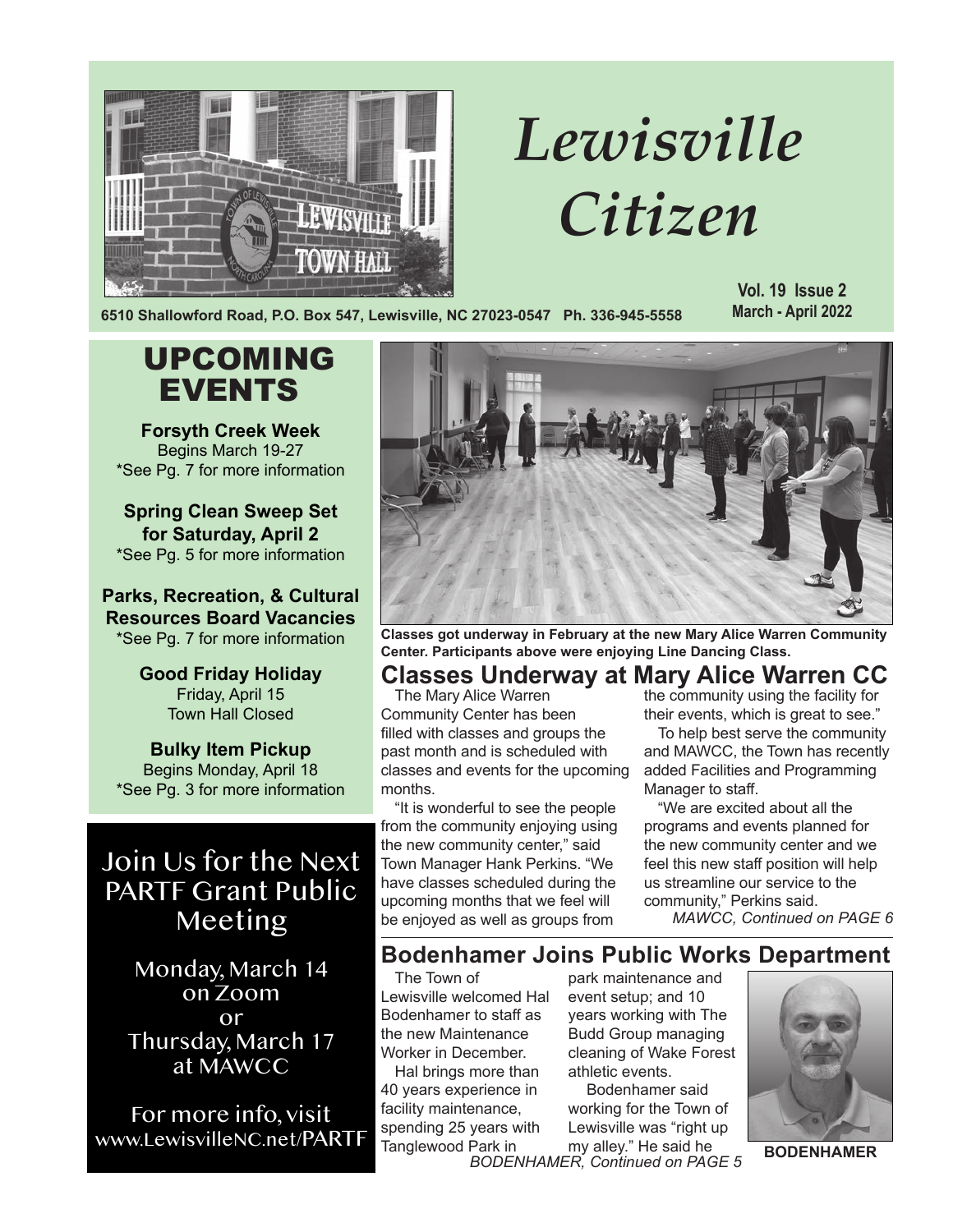# *From Your Mayor* **The Greater Good**

Ve mentioned this before, but I grew up in the 50s<br>and 60s on a small island in the Florida Keys. Our<br>definition of small is that everyone, knew everyone<br>literally. We were, and still are, a community of gre<br>caring. When d 've mentioned this before, but I grew up in the 50s and 60s on a small island in the Florida Keys. Our definition of small is that everyone, knew everyone, literally. We were, and still are, a community of great reached out to lend a hand.

My mother was a math teacher who changed the lives of so many kids who otherwise might have fallen by the wayside. My father was a jack-of-all trades and, while at the lower rung of the economic ladder, was among the most respected individuals in our community.

It wasn't so much about who my parents were, but rather how they lived. Both were always involved in some type of community activity that was for the greater good of our island.

That virtue, and I truly believe helping others and giving without expectation is among the greatest virtues, became part of my, and my sister's being.

That's why today, I'm deeply concerned about the pervasive divisiveness that is festering in our country perpetuated by an increasingly zealous self-serving media, espoused selfishly by many of those to whom we look for leadership and propagated without question or challenge on social media.

Now, more than ever, the virtue of the greater good is being severely tested. Will the promise of altruism and selflessness wane, or is this just a crossroad in time for us to make the determination that living



*Mike Horn*

in a society of understanding, cooperation, kindness and charity is by far preferable?

As I think back to growing up in my little island community, and as I look around me today in our little town of Lewisville, I truly believe the latter will prevail and the greater good will survive….but not without an intentional effort by each of us.

Living in, and serving our community for a quarter century, I have great faith that we will make the effort. *As always, I welcome your comments.*

While Hom

*Like Mike on Facebook at Lewisville Mayor Mike Horn.*

**Lewisville Town Council** Mike Horn *Mayor* Jeanne Marie Foster *Mayor Pro Tem* Fred Franklin Melissa Hunt Dr. Kenneth Sadler David Smitherman Jane Welch

#### **Town Staff**

Hank Perkins *Town Manager* Pam Orrell *Finance Officer* Ryan Moser *Public Works Director* Stacy Tolbert *Town Planner*

Dora Moore *Town Clerk* Gennie Taylor *Communications Specialist* Stacy Howard *Office Manager/ Events Coordinator* Brian Moore *Community Center Facilities & Programming Manager* David Matthews *Maintenance Tech/Safety* Leslie Nations *Accounting Clerk* Bryan Grimsley *Maintenance Technician* Hal Bodenhamer *Maintenance Worker* 

**Deputies**  *Sgt. P. J. Stringer Ethan Goings Jamie Funkhouser Alex Mills Alexander O'Shields Daxton Bodenheimer*

**Chairs** Susan Frey  *Parks, Recreation & Cultural Resources Board* Joseph Hamby *Planning Board* Jeffrey Rawls *Willow Run MSD* Kenneth Wernick *Zoning Board of Adjustment*  Susan Linker *Beautification Committee*

Harlan Cobert *Public Safety Advisory Committee* Kay Smitherman *Environmental, Conservation & Sustainability Committee* Ed Rachlin *Utilities Committee*

*Interested in joining a Board or Committee?* 

*Email townclerk@ LewisvilleNC.net*

# **NewsletterD E A D L I N E**

The deadline for the May-June *Lewisville Citizen* is April 4. **E-mail MATERIAL** 

TO: **publicinformation @lewisvillenc.net**

Material for the Community Calendar I is accepted on a first-come, first-serve basis due to limited space.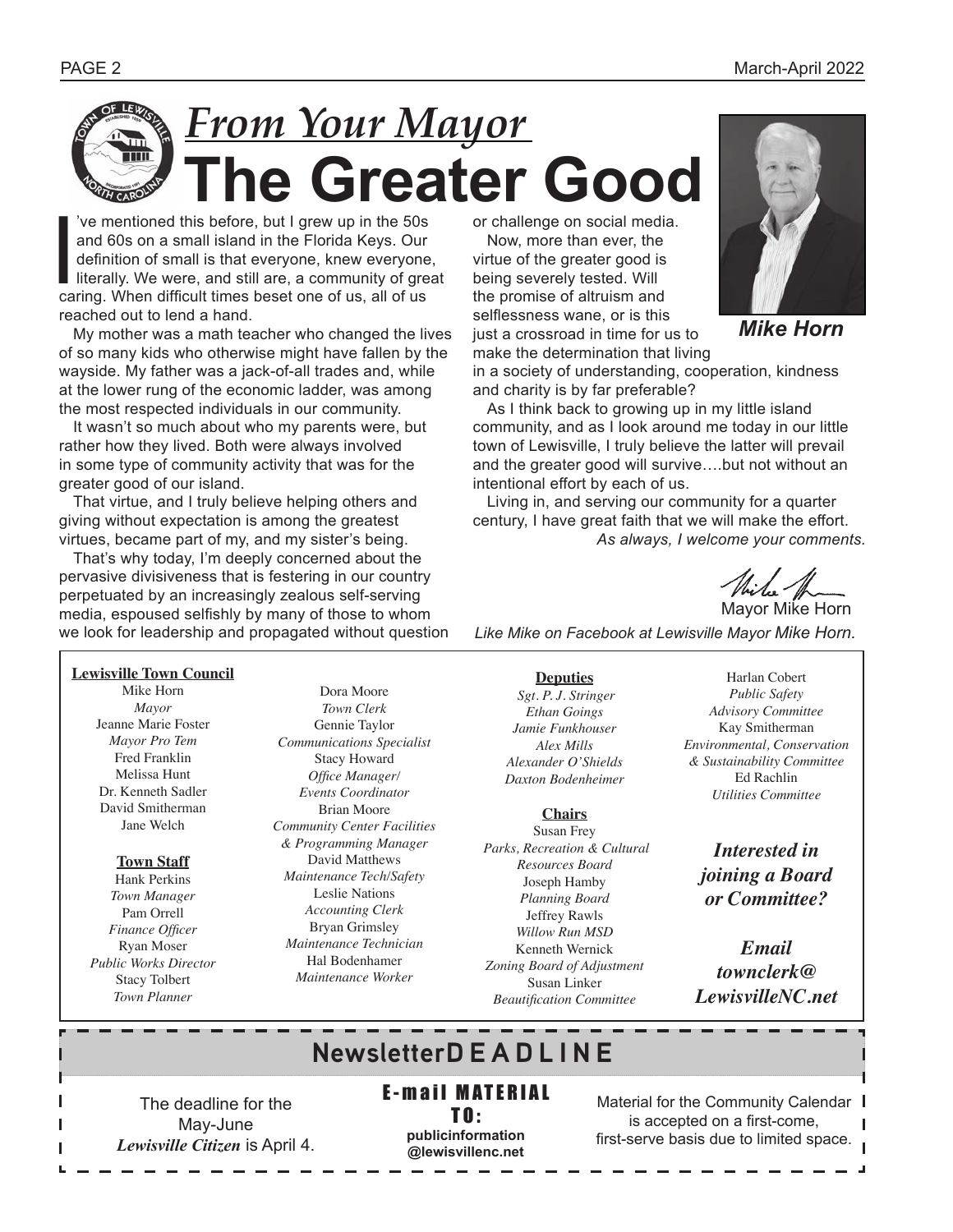# **Bulky Item Pickup to Begin April**

The next Bulky Item Pickup event will begin Monday, April 18. Those residents wishing to participate in the pickup should have all acceptable bulky items curbside by 6 a.m. Items placed out late, will not be removed.

Bulky item collection events are held a few times per year and provide Lewisville residents an easy and convenient way to dispose of unwanted, large items that would otherwise need to be taken to the landfill. Town Hall has received recent calls about the event, so Town staff is anticipating high participation from Lewisville residents.

"We want to make sure our residents are informed as to what is considered a bulky item. This event is intended for disposal of items too large to fit within a trash cart - items such as large pieces of furniture, carpet, mattresses, box springs and white goods," said Town Manager Hank Perkins. "We are going to provide information in the newsletter, Channel 6, our website and Facebook to give everyone an opportunity to understand what is acceptable for bulky item collection. Residents may also call Town Hall if they have additional questions or concerns," said Perkins. The "rule of thumb" is to avoid placing bags of trash, televisions, cardboard boxes, lumber scraps, clothing, books, construction debris and

other prohibited items out for the collection. If Waste Management sees a contaminated collection pile, the site will not be serviced.

Perkins said the collection times are a busy one for staff because of all the calls as to what is allowed, reports of individual homes missed and complaints about people leaving unacceptable items at the curb long after the event has ended.

Guidelines for what is accepted and what is prohibited can also be found on the Lewisville website, www.lewisvillenc.net, on Channel 6. Residents may contact Town Hall at 336-945-5558 to obtain further information or visit the Town's website at lewisvillenc.net.

# BULKY ITEM COLLECTION Monday, April 18 - 6:00 a.m.

### **Acceptable Items for bulk collection**

Household furniture, lawn furniture, carpet, extra large rugs, bicycles, toilets, grills (no propane) mattresses and box springs (limit of 2 sets per household) White Goods - Stoves, refrigerators, freezers (doors must be removed), water heaters, dishwashers **All items must be in plain view** 

**and may not be bagged or boxed.** 

Items must be placed within three feet of the curb

### **Items NOT Accepted**

Televisions, computers, mirrors or glass of any kind, household waste, yard waste, dead animals, tires,

hazardous waste, chemicals, paint, microwaves, electronic waste, car motors, clothing, shoes, books, general recycle items, liquid waste, batteries, motor oil and any equipment containing oil or gas, lumber scraps, construction debris, bagged trash, cardboard and cardboard boxes

For information regarding this event, please contact Town Hall at 336-945-5558.

# *Lewisville* CONNECT

Is the best way to receive important information from the Town. Lewisville **CONNECT** is a service of **Blackboard CONNECT**. It utilizes a phone-tree like software program which can generate a call to all landlines in town, requested mobile devices or to only specific areas where information is pertinent. Visit: www.lewisvillenc.net/HowDoI/Lewisville Connect/Sign up now to receive timely notifications by phone, email, text messages and more. SIGN UP TODAY

┛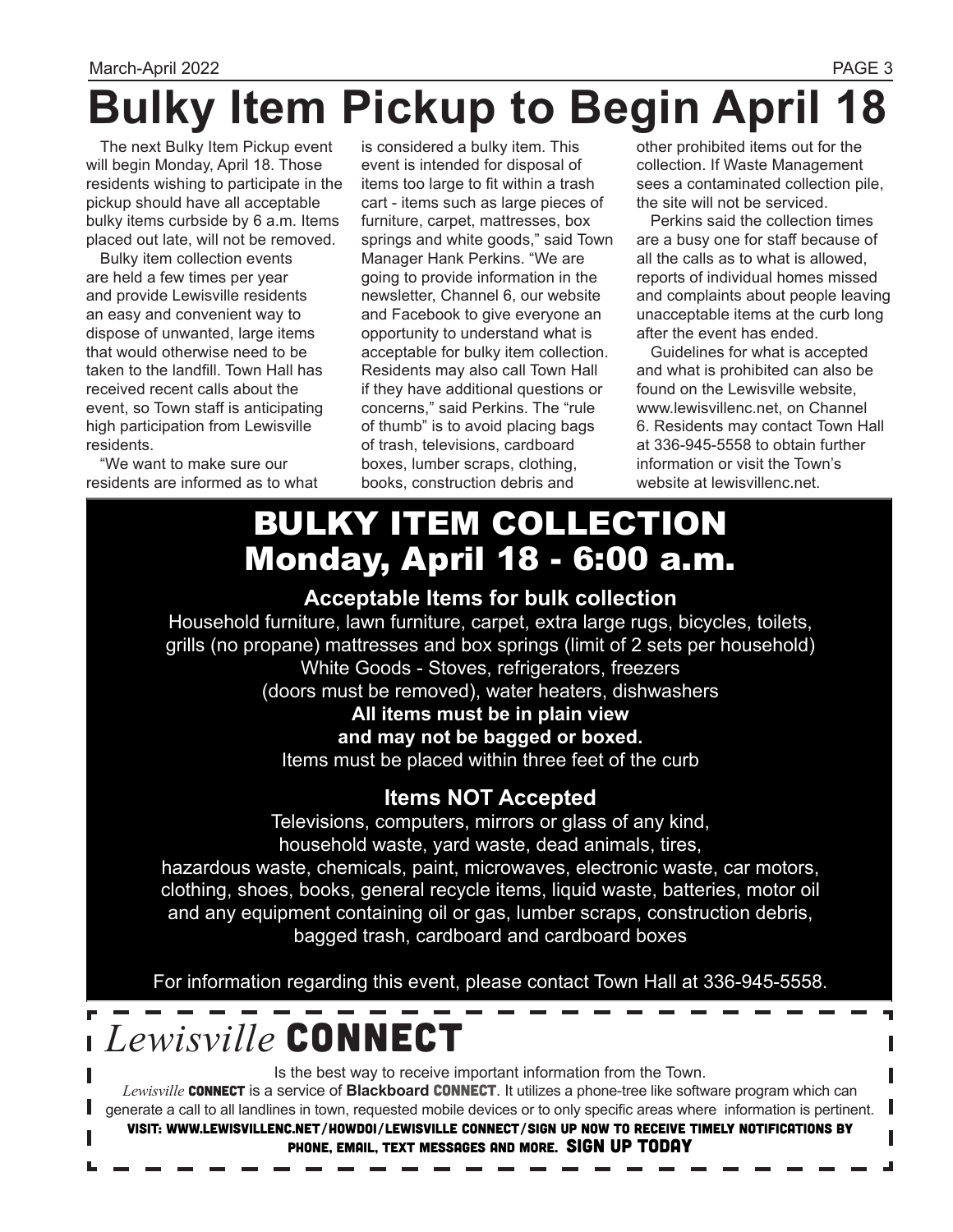## PAGE 4 March-April 2022 **Conservation Conversations** *Join Us in Recycling, for a Meeting or Area Event*

Thank you, Lewisville residents, for making the Town's last Holiday Cardboard collection the cleanest ever! Relatively little trash or Styrofoam was added to the collection bins compared to past years. Thanks to all of you who emptied and broke down your cardboard!

April is around the corner, Earth Day Month. Plan to attend the Piedmont Environmental Fair at the Winston-Salem fairgrounds on April 23, anytime from 10:00 - 4:00. Lewisville's Environmental Conservation and Sustainability Committee plans to be there too, gathering ideas from the many vendors and presenters that we can bring home and share as the Town expands its sustainability efforts. Even better, join the ECSC and bring your ideas to our committee meetings! We meet the second Tuesday of every month at 6:30.

Potential new members are always welcome.

In the meantime, please continue collecting items that don't go into regular recycling, but which

Center.



our committee recycles through TerraCycle® at our Special Events. Our next event is Saturday, May 14. Save the date and save recyclables! For instance, we have recently added the Tide Recycling program which collects non-curbside-recyclable fabric care products and packaging from brands Tide, Gain, Downy & Dreft. This includes plastic components (dispensing cup, bag, nozzle, nozzle clip), and plastic packaging wrap, flexible plastic bags, rigid plastic tubs and lids, and Tide To Go pens. Tide Wipes are NOT included in the program. Along those same lines, we also have a program for recycling Arm & Hammer™ and Oxiclean™ plastic pouches. For a full list of items that you can save for Special Events, go to the Lewisville website and click on Departments/Public Works/Solid Waste & Recycling/Special Recycling Events.

We also encourage all Lewisville residents to look on the town website (lewisvillenc.net) under the Residents tab where you will find info on Solid Waste & Recycling. This section has links to a printable "Recycling Guidelines" document showing what is accepted in CURBSIDE recycling versus what is NOT accepted. Many of the items in the NOT accepted section are things that we collect for our Special Events, they are just not accepted in the curbside bins.

There are also several helpful videos about how to keep our recycling stream clean of contaminants. Help our town be more efficient and sustainable by paying attention to your recyclables and putting items in the correct place.

Thank you for your care of our environment.

*~Your Environmental Conservation & Sustainability Committee*

# **COMMUNITY CALENDAR**

**MARCH 1 Pancake Supper at Concord UMC**

Concord United Methodist Church in Lewisville will host a "Pancake Supper" dine-in or take-out from 5:30

### pm till 7:00 pm on Tuesday, March 1 at the Family Life

### **MARCH 10**

### **Fun & Funky Scarf Class**

Marlene Kuser calls herself a Creative Living Consultant. What is a Creative Living Consultant you may ask? Well, basically most anything hand-crafted Marlene can design it and teach it. A Fun & Funky Scarf Class will be held from 4 until 5:30 p.m. on Thursday, March 10 in the Magnolia Room of the Mary Alice Warren Community Center. Did you ever think you could make a scarf that is not sewn, knitted or crocheted? This fun and maybe a little funky scarf is very easy to make. There is absolutely no experience necessary. For ages 10 to adult. Bring scissors to cut yarn. The class cost is \$15.

**APRIL 2 - 23 "Stations of the Cross" at Concord United Methodist Church** You are invited to visit the "Stations of the Cross" at

Concord United Methodist Church, 8955 Concord Church Road in Lewisville. This is a deeply moving spiritual experience. It is outside and COVID safe. "Stations of the Cross" is a walking path with different worship stations along the path with visual reminders of Jesus' passion, His death, burial, and resurrection. Each station offers a visual reminder, scripture, mediation and prayer. The "Stations of the Cross" will be available from April 2 through April 23.

### **APRIL 9**

### **Annual Easter Eggstravaganza**

The Rotary Club of Western Forsyth will hold its annual Spring Eggstravaganza for the children of the community from 11 a.m. to 2 p.m. on Saturday. April 9 in Lewisville at Shallowford Square. There will be egg hunts by age group starting at 12 noon. The plastic eggs will have candy in them. The eggs are provided by Sessions Specialty Company. Also scheduled are children's activities, a photo booth with photos with the Easter Bunny, a chance to explore a fire engine from the Lewisville Fire Department and face painting. Please bring a canned food donation for the event. For more information contact Stephanie Dean at swdean1107@ gmail.com.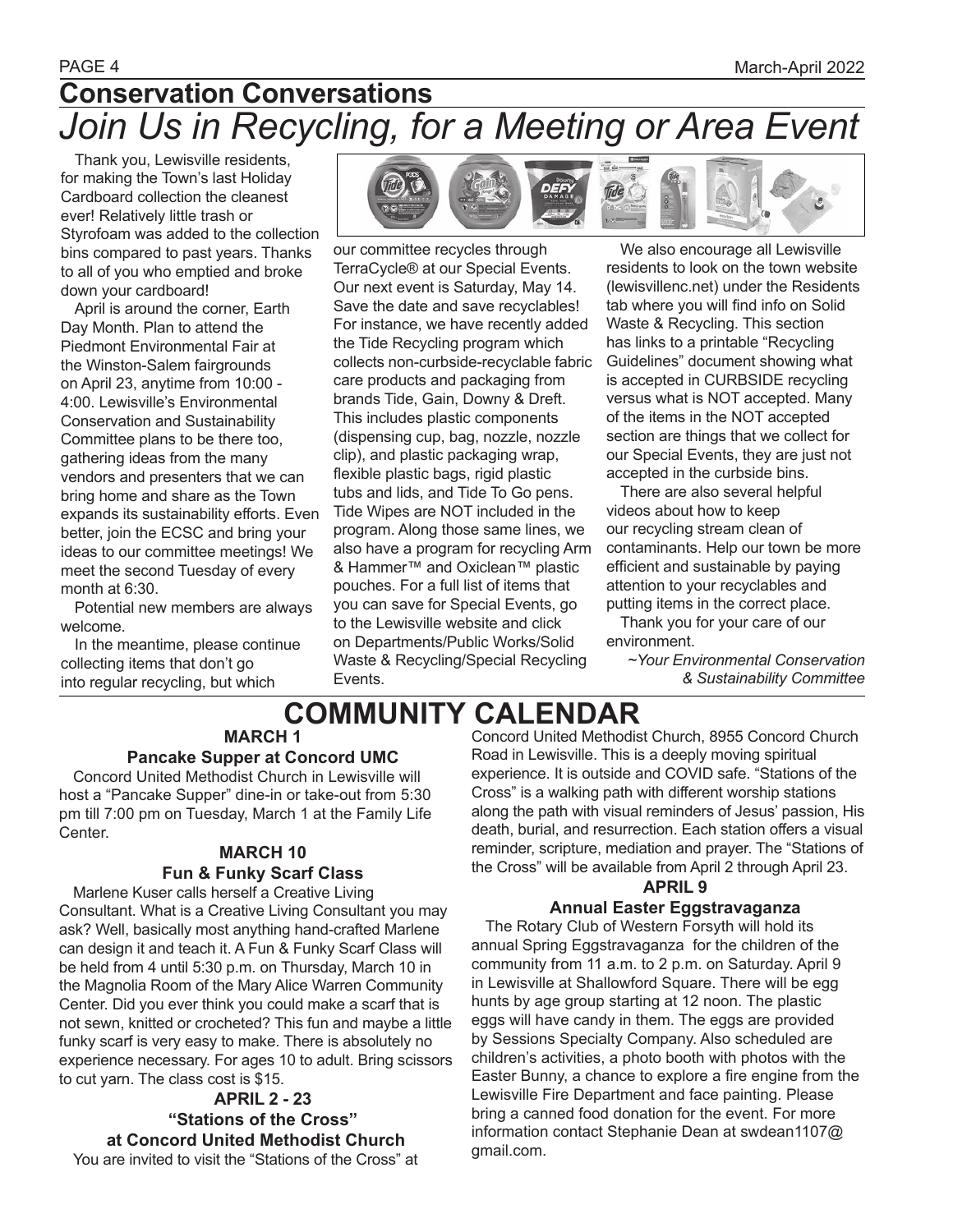# **BEAUTIFICATION COMMITTEE NOTES Spring Clean Sweep Set for Saturday, April 2**

The Lewisville Beautification Committee is seeking volunteers to help remove litter from Lewisville roads during their annual Spring Clean Sweep. Please join us from 9 a.m. until noon on Saturday, April 2. Volunteers will meet at the Lewisville Town Hall Annex at 6550 Shallowford Road. The Rain Date is set for April 9. Trash bags, safety vests, gloves, and pick-up sticks will be provided. As residents of the Town of Lewisville, it is always great to take pride in the Town and show your support. If you can volunteer for this event, please contact Genevieve Athens at athensgs@gmail.com.



# **Levy Receives Firefighter of the Year Award**

Captain Jesse Levy was presented the Firefighter of the Year Award by Anant Venkataraman and Mike Wilson from the Rotary Club of Western Forsyth. At the presentation ceremony, Chief Needham of the Lewisville Fire Department explained how the fire department depends on good firefighters to provide good service to local citizens and that Jesse Levy is the ultimate professional who is always willing to go above and beyond in his duties. Chief Needham highlighted some of the following about Captain Levy.

- Almost 600 individual Training Hours in calendar year 2021
- 229 Instruction Hours teaching certification classes for new firefighters
- Chairperson of Lewisville Fire Department New Fire Engine Build Committee
- Member of Lewisville Fire Department Training Team
- Manages Lewisville Fire Department Part-Time Employee Staffing Program
- Tremendous asset to the integration of a new Records Management System
- Oversight of a new Radio Frequency based Inventory Control System

### **BODENHAMER**

*from PAGE 1*

had spent some time in the Town and was familiar with the community feel that Lewisville has. Bodenhamer said he has enjoyed working in the Public Works Department thus far and has been excited to assist with getting classes underway at the Mary Alice Warren Community Center.

Bodenhamer and his wife of 34 years, Carole, live near the Davidson County line in Clemmons where he and his wife enjoy time living with their daughter and two grandchildren. He said he enjoys biking, hiking, kayaking, and participating in putt-putt golf tournaments.

Please join the Town staff in welcoming "Hal" when you see him around the new community center and Town.



**SUBMITTED PHOTO**

**Pictured left to right, Rotary Club President Anant Venkatarman, Chief Needham, Captain Levy, and Caricature Artist Mike Wilson.**

### Get Connected. Get Involved. **Get Results.**

SeeClickFix is the fastest, easiest way for you to submit nonemergency requests to your community, stay updated, and initiate change in your community.

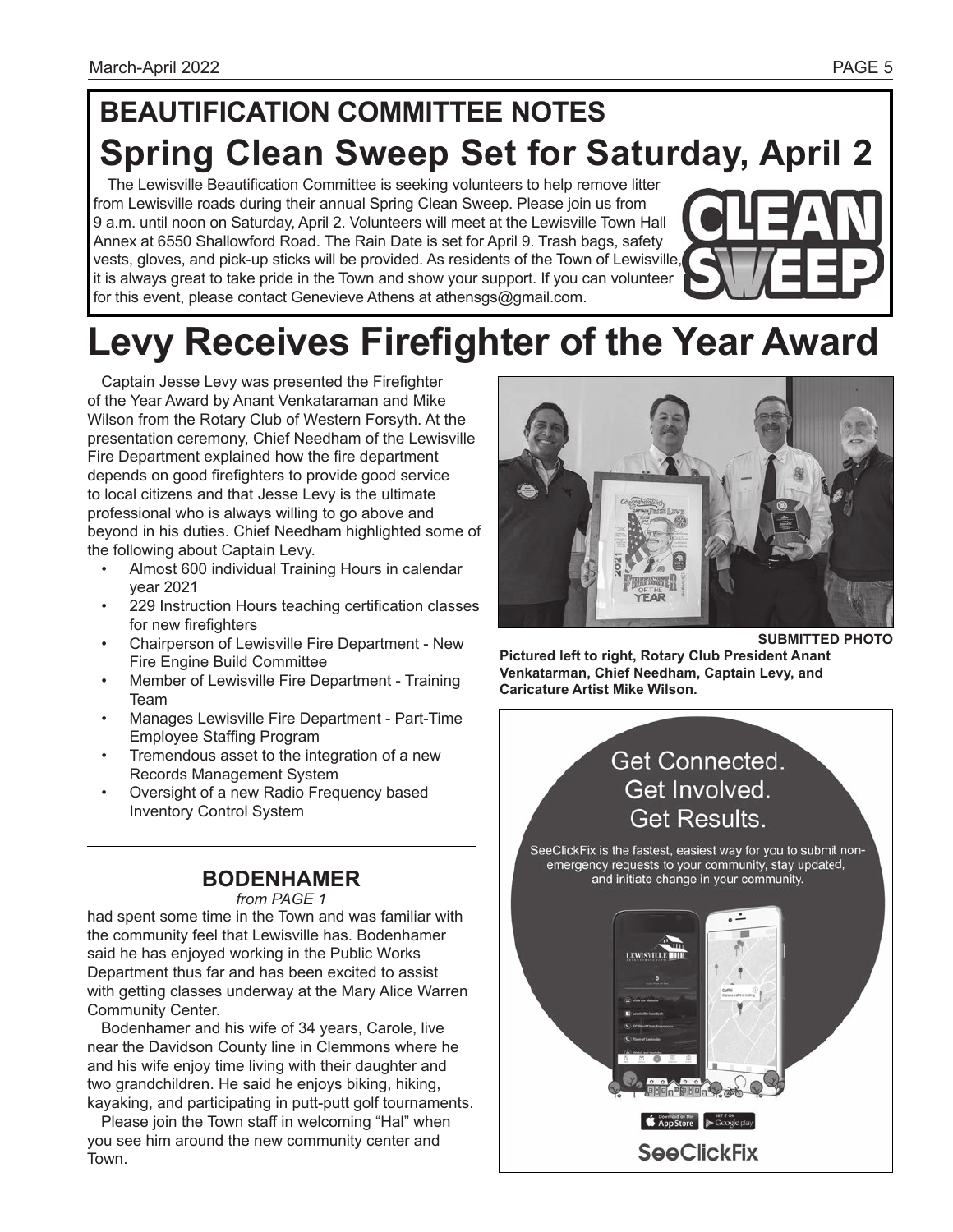### **MAWCC** *from PAGE 1*

Please join the Town in welcoming our new staff member and look for more information on the new staff member in the next edition of The Citizen.

The following public classes are currently scheduled at the Mary Alice Warren Community Center. Please stay tuned to the website and Town's Facebook page for updates and added classes.

**Line Dancing Class with Jackie Phillips** - Tuesdays from 5:30-7:30 p.m. Contact Instructor at jpwoman@ msn.com or via telephone at 727- 776-1555. 1st hour of this class is beginner and the 2nd hour of the class is beginner plus.

**Adult Yoga Class** - Every Thursday morning from 10-11:30 a.m. Instructor Kate Reidenbach \$30 for one month of class. Contact her at 336-768- 1592.

**Drawing & Watercolors by Open Doors Art Instructor & Artist, Leslie Karpinski** - Join artist Leslie Karpinski for Drawing & Watercolors for an ongoing series of classes: four Mondays from 9:30 am - 12:00 pm. beginning March 14. Call the Shepherd's Center at 336-748-0217 to register.

**Arts and Crafts Classes featuring artist, Marlene Kuser** - To register, visit https://www.intothearts.org/ events-info or contact Shannon Stokes at the Winston-Salem & Forsyth County Arts Council at sstokes@intothearts.org.

- Thursday, March 10, 4-5 p.m. Scarf workshop
- Thursday, April 14, 4-5 p.m. Matchbook Notebook Workshop
- Saturday, May 7, 10 a.m.-12 p.m. Beginning Earring Workshop

• Saturday, June 11, 10-11:30 a.m. Keychain Workshop

**Family Drop-In Art-Making with Artist Seann Vincente** in coordination with the Winston-Salem and Forsyth Council Arts Council and the Shallowford Foundation. No fees and no pre-registration. Join Seann Vincente every 4th Saturday of the month from 12-3 p.m. (Magnolia Room) for a free family drop-in painting workshop. To register for this class, contact the Winston-Salem Forysth County Arts Council via email to sstokes@intothearts.org.

**Quilting Classes** - Instructor Ania Reich - Classes will be offered each Tuesday and Wednesday from 4-9 p.m. Please contact Ania Reich at 336-705-7901 or via email at anias. artquilts@gmail.com.

**Meditative Movement** - Classes will be offered Thursdays from 1-2 p.m. No experience necessary. Some compare the movements to tai chi or yoga. All are welcome! Class is offered on a donation basis. Please email or text instructor Beth at 336- 408-9899 or elbedal99@gmail.com.

**Introduction to Acrylic Pour Paint** - From 11 a.m. until 12:00 p.m. on Friday, March 11, April 8 and May 13 in the Magnolia Room. No experience is required. All materials will be provided. Registration: \$15 (plus taxes and fees). To register, visit https://www.intothearts.org/eventsinfo or contact Shannon Stokes at the sstokes@intothearts.org.

**Window Sill Herb Gardening Classes** - Join Birdsong Garden Consulting for an evening of community and gardening will be held from 6:30-7:30 p.m. on Friday, March 25 and Friday, April 1 at the Mary Alice Warren Community Center. The registration fee for the class is \$35 and all materials and tools are included in that fee. All necessary supplies and tools will

# **Have a Broken Trash Cart?**

Contact Waste Management directly for cart repairs & replacements at **336-723-2784**, **Option 1**.

be provided with your registration fee. To register, visit http://www. birdsonggardenconsulting.com or call Birdsong Garden Consulting, in Lewisville at (336) 504-8811.

**Please contact the class instructor or provided registeration information to sign up for classes.**

**Stay tuned to www.LewisvilleNC. net/MAWCC or the Town's Facebook page for added classes and more information.** 

# Town Hall will be Closed GOOD FRIDAY, April 15

## **Lewisville** Civic Club Annual Scholarship

 The Lewisville Civic Club will be accepting scholarship applications from graduating seniors until March 25.

 Three leadership/ scholarships, each in the amount of \$1,500.00, are provided to recognize graduating high school seniors who have distinguished themselves in leadership and volunteer service to the Lewisville Community.

 For more information, visit: Lewisville Civic Club's website at www.lewisvillecivicclub.com or contact Candy Morris at 336-945-9529, for an application.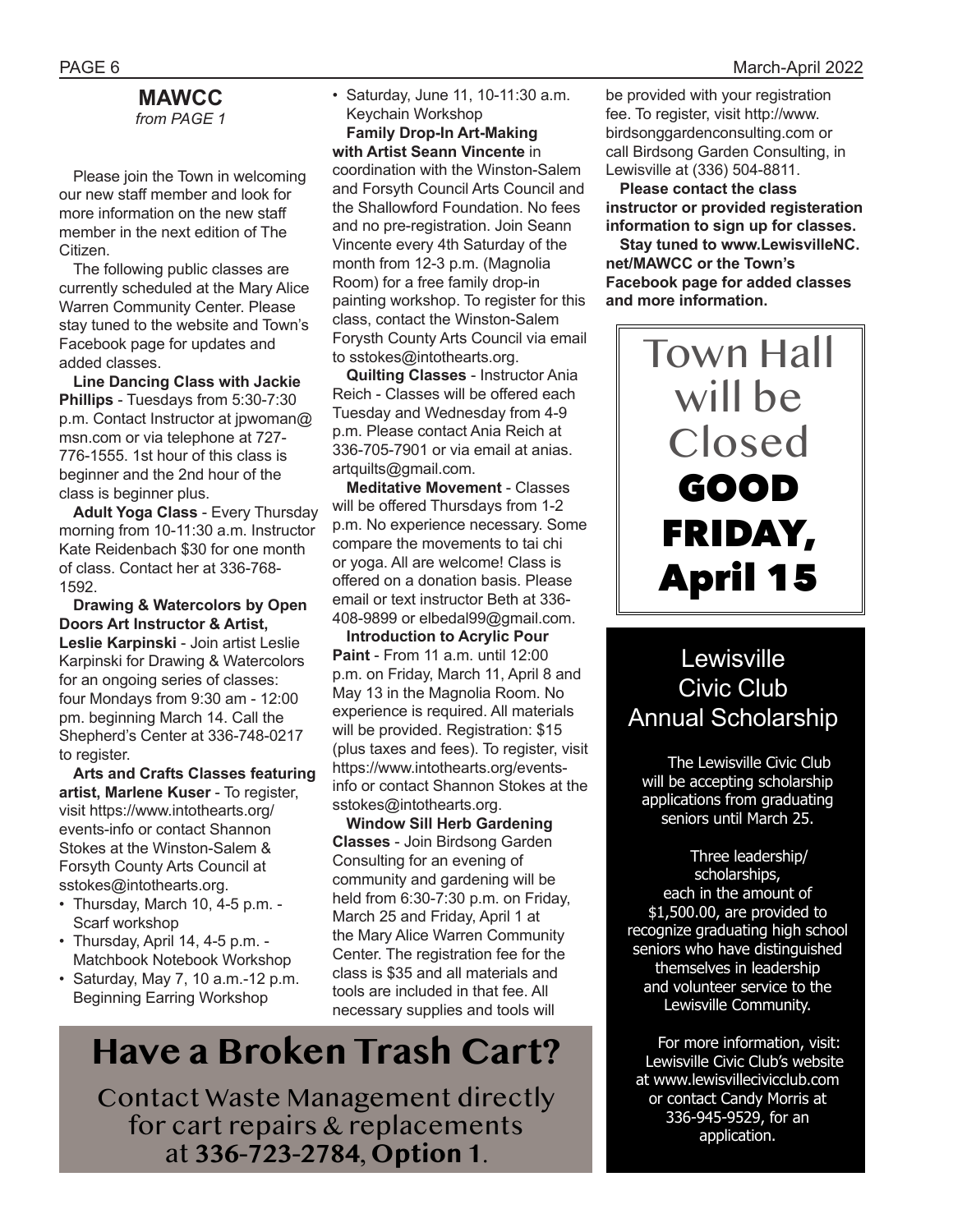# **Forsyth Creek Week Set for March 19-27**

It is almost time for Forsyth Creek Week, which helps "connect the dots" between quality of life



and the health of creeks and streams, not only as a water source, but as a source of recreation and aesthetic pleasure. The Town of Lewisville is a proud sponsor of the county-wide initiative beginning on Saturday, March 19.

All Creek Week activities are free unless otherwise noted.

### **ALL-WEEK EVENTS**

- \*Abstract Nature Photography
- Children's Creek Week Activity **Sheets**
- \*Creek Week BINGO at the Clemmons Branch Library
- Creek Week at Kaleideum North
- Discount Rain Barrel Sales
- \*Display: The Creeks of Forsyth **County**
- Free Fishing at Salem Lake
- Nature Notebooks
- Quarry Lake Up Close (Virtual)
- Salem Lake StoryWalk
- Stormwater Management Best Practices Self-Guided Tour
- Winston-Salem & Kernersville Pill **Drops**
- Story Times
- WSFC Utilities Plants Tours (Virtual) **SATURDAY, MARCH 19 (LEWISVILLE/VIRTUAL)**
- \*Natural Watercolors, 10 a.m. noon, VIRTUAL

### **SUNDAY, MARCH 20 (LEWISVILLE/VIRTUAL)**

• \*Natural Watercolors, 2-4 p.m. VIRTUAL

### **MONDAY, MARCH 21 (LEWISVILLE/VIRTUAL)**

• \*The Past, Present and Future of the Yadkin, 6 p.m., Lewisville Branch Library

### **TUESDAY, MARCH 22 (LEWISVILLE/VIRTUAL)**

p.m. LOCATION TBD **WEDNESDAY, MARCH 23 (LEWISVILLE/VIRTUAL)** 

• \*Water Filtration Program, Noon, **VIRTUAL** 

### **THURSDAY, MARCH 24 (LEWISVILLE/VIRTUAL)**

• \*Natural Watercolors Paint & Sip, 6-8 p.m., LOCATION TBD

#### **FRIDAY, MARCH 25 (LEWISVILLE/VIRTUAL)**

- \*Color & Coffee, 10 a.m., Lewisville Branch Library
- \*Family Film, 4 p.m., Lewisville Branch Library

### **SATURDAY, MARCH 26 (LEWISVILLE/VIRTUAL)**

• \*Natural Watercolors, 11 a.m. - 1 p.m., HYBRID VIRTUAL/IN PERSON. LOCATION TBA

*Events with an \* are new this year!* 

• PEA Webinar: Every Drop Counts, 4 visit http://www.forsythcreekweek.org.For a full calendar listing of events for the week and more information,

# 2022

### BOARD VACANCIES Upcoming Vacancies as of 3-31-2022

### PARKS, RECREATION & CULTURAL DEVELOPMENT BOARD . . . . . . . . . . . . . . . 3 vacancies

Meets once a month on the 2nd Monday of each month at 6:30 p.m. at Town Hall

ALL APPOINTMENTS FOR BOARDS ARE FOR 3 YEARS in March following the November municipal election.

*FOR QUESTIONS, CALL LEWISVILLE TOWN CLERK AT: 336-945-1022*

# FOR AN APPLICATION please go to the Town's website,

www.lewisvillenc.net/*How Do I/Apply For/Boards and Committees*,

## for a form which you can fill out on-line.

### the application can be:

**EMAILED TO:** ............... townclerk@lewisvillenc.net or SENT VIA MAIL TO: . . . . . . . Town Clerk Town of Lewisville PO Box 547

Lewisville, NC 27023 or



IN PERSON: .............. 6510 Shallowford Road, Lewisville, NC *Due to possible future COVID restrictions, meetings may be held virtually.*